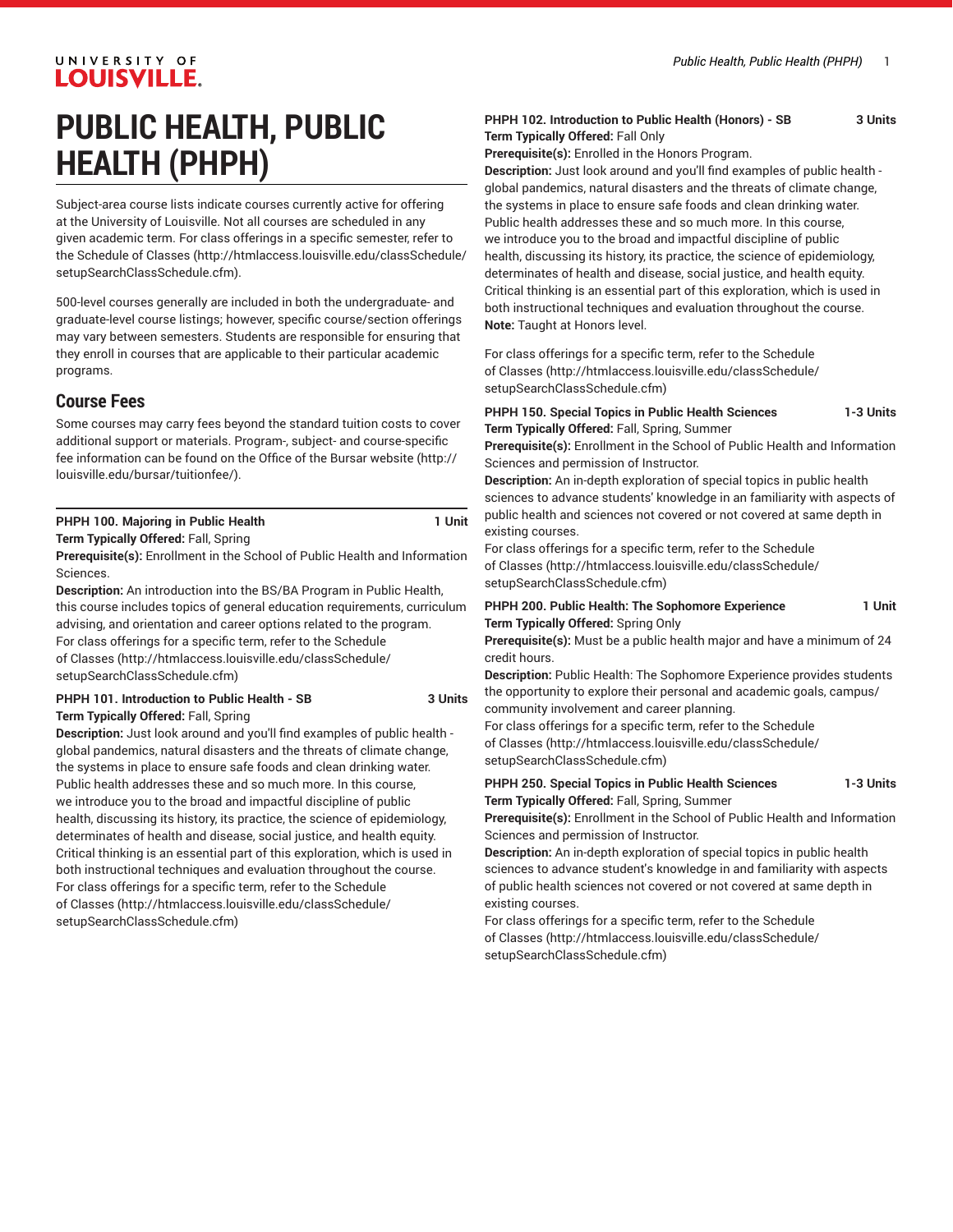# UNIVERSITY OF **LOUISVILLE.**

#### **PHPH 303. Public Health Career Readiness 1 Unit**

**Term Typically Offered:** Spring Only

**Prerequisite(s):** Must be a public health major and have a minimum of 75 credit hours.

**Description:** This course is a pre-requisite for PHPH-491. This course is intended for students seeking to learn how to develop an appropriate and meaningful career in the field of public health. Students will learn skills applicable to their practice experience and post-graduation employment. These include: evaluating VIPS and strengths, identifying job/practice experience opportunities, developing a professional network, interviewing skills, developing effective documents including a resume/CV and cover letter and identifying professional goals. Public health students will complete the course with the tools needed to secure an appropriate practice experience and enter the job market.

For class offerings for a specific term, refer to the [Schedule](http://htmlaccess.louisville.edu/classSchedule/setupSearchClassSchedule.cfm) [of Classes \(http://htmlaccess.louisville.edu/classSchedule/](http://htmlaccess.louisville.edu/classSchedule/setupSearchClassSchedule.cfm) [setupSearchClassSchedule.cfm\)](http://htmlaccess.louisville.edu/classSchedule/setupSearchClassSchedule.cfm)

#### **PHPH 350. Special Topics in Public Health Sciences 1-3 Units Term Typically Offered:** Fall, Spring, Summer

**Prerequisite(s):** Enrollment in the School of Public Health and Information Sciences and permission of Instructor.

**Description:** An in-depth exploration of special topics in public health sciences to advance students' knowledge in an familiarity with aspects of public health and sciences not covered or not covered at same depth in existing courses.

For class offerings for a specific term, refer to the [Schedule](http://htmlaccess.louisville.edu/classSchedule/setupSearchClassSchedule.cfm) [of Classes \(http://htmlaccess.louisville.edu/classSchedule/](http://htmlaccess.louisville.edu/classSchedule/setupSearchClassSchedule.cfm) [setupSearchClassSchedule.cfm\)](http://htmlaccess.louisville.edu/classSchedule/setupSearchClassSchedule.cfm)

**PHPH 401. Public Health and Health Policy 3 Units Term Typically Offered:** Fall, Spring

**Prerequisite(s):** Must be a Public Health major or minor.

**Description:** This course will introduce students to the basic terms, concepts and best practices in applying policy solutions to a range of public health problems. In addition to the principles, there will be a wide-ranging review of specific public health policy examples, and how advocates negotiate and navigate through the contrasting community positions on policy applications.

For class offerings for a specific term, refer to the [Schedule](http://htmlaccess.louisville.edu/classSchedule/setupSearchClassSchedule.cfm) [of Classes \(http://htmlaccess.louisville.edu/classSchedule/](http://htmlaccess.louisville.edu/classSchedule/setupSearchClassSchedule.cfm) [setupSearchClassSchedule.cfm\)](http://htmlaccess.louisville.edu/classSchedule/setupSearchClassSchedule.cfm)

# **PHPH 420. Practice of Public Health 3 Units**

**Term Typically Offered:** Fall, Spring

**Prerequisite(s):** Must be a Public Health major or minor.

**Description:** The course is an introduction to public health practice and is organized around the core functions and essential services of public health.

For class offerings for a specific term, refer to the [Schedule](http://htmlaccess.louisville.edu/classSchedule/setupSearchClassSchedule.cfm) [of Classes \(http://htmlaccess.louisville.edu/classSchedule/](http://htmlaccess.louisville.edu/classSchedule/setupSearchClassSchedule.cfm) [setupSearchClassSchedule.cfm\)](http://htmlaccess.louisville.edu/classSchedule/setupSearchClassSchedule.cfm)

#### **PHPH 431. Contemporary Issues in Public Health I 3 Units Term Typically Offered:** Fall, Spring

**Prerequisite(s):** Must be a Public Health major or minor.

**Description:** One of two courses in a series taken over two semesters, in which student teams explore and present current public health issues in the context of Healthy People 2020 and the essential services of public health.

For class offerings for a specific term, refer to the [Schedule](http://htmlaccess.louisville.edu/classSchedule/setupSearchClassSchedule.cfm) [of Classes \(http://htmlaccess.louisville.edu/classSchedule/](http://htmlaccess.louisville.edu/classSchedule/setupSearchClassSchedule.cfm) [setupSearchClassSchedule.cfm\)](http://htmlaccess.louisville.edu/classSchedule/setupSearchClassSchedule.cfm)

### **PHPH 450. Special Topics in Public Health Sciences 1-3 Units Term Typically Offered:** Fall, Spring, Summer

**Prerequisite(s):** Enrollment in the School of Public Health and Information Sciences and permission of Instructor.

**Description:** An in-depth exploration of special topics in public health sciences to advance students' knowledge in an familiarity with aspects of public health and sciences not covered or not covered at same depth in existing courses.

For class offerings for a specific term, refer to the [Schedule](http://htmlaccess.louisville.edu/classSchedule/setupSearchClassSchedule.cfm) [of Classes](http://htmlaccess.louisville.edu/classSchedule/setupSearchClassSchedule.cfm) ([http://htmlaccess.louisville.edu/classSchedule/](http://htmlaccess.louisville.edu/classSchedule/setupSearchClassSchedule.cfm) [setupSearchClassSchedule.cfm\)](http://htmlaccess.louisville.edu/classSchedule/setupSearchClassSchedule.cfm)

#### **PHPH 455. Independent Study in Public Health Sciences 1-6 Units Term Typically Offered:** Fall, Spring, Summer

**Prerequisite(s):** Enrollment in the School of Public Health and Information Sciences and permission of Instructor.

**Description:** Course allows students to pursue advanced study with faculty guidance on a topic related to public health.

For class offerings for a specific term, refer to the [Schedule](http://htmlaccess.louisville.edu/classSchedule/setupSearchClassSchedule.cfm) [of Classes](http://htmlaccess.louisville.edu/classSchedule/setupSearchClassSchedule.cfm) ([http://htmlaccess.louisville.edu/classSchedule/](http://htmlaccess.louisville.edu/classSchedule/setupSearchClassSchedule.cfm) [setupSearchClassSchedule.cfm\)](http://htmlaccess.louisville.edu/classSchedule/setupSearchClassSchedule.cfm)

#### **PHPH 491. Senior Capstone 1 - CUE 3 Units Term Typically Offered:** Fall, Spring

**Prerequisite(s):** Must be a Public Health major and have a minimum of 90 credit hours.

**Description:** Taken over the course of two semesters, in conjunction with PHPH 492. One semester consists of research thesis on public health; the other of a public health project by student group collaborating with Belknap campus or West End, plus journal and presentation.

**Course Attribute(s):** CUE - This course fulfills the Culminating Undergraduate Experience (CUE) requirement for certain degree programs. CUE courses are advanced-level courses intended for majors with at least 90 earned credits/senior-level status.

For class offerings for a specific term, refer to the [Schedule](http://htmlaccess.louisville.edu/classSchedule/setupSearchClassSchedule.cfm) [of Classes](http://htmlaccess.louisville.edu/classSchedule/setupSearchClassSchedule.cfm) ([http://htmlaccess.louisville.edu/classSchedule/](http://htmlaccess.louisville.edu/classSchedule/setupSearchClassSchedule.cfm) [setupSearchClassSchedule.cfm\)](http://htmlaccess.louisville.edu/classSchedule/setupSearchClassSchedule.cfm)

PHPH 492. Senior Capstone 2 - CUE 3 Units **Term Typically Offered:** Fall, Spring **Prerequisite(s):** PHPH 491.

**Description:** Taken over the course of two semesters, in conjunction with PHPH 491. One semester consists of research thesis on public health; the other of a public health project by student group collaborating with Belknap campus or West End, plus journal and presentation. **Course Attribute(s):** CUE - This course fulfills the Culminating Undergraduate Experience (CUE) requirement for certain degree programs. CUE courses are advanced-level courses intended for majors with at least 90 earned credits/senior-level status.

For class offerings for a specific term, refer to the [Schedule](http://htmlaccess.louisville.edu/classSchedule/setupSearchClassSchedule.cfm) [of Classes](http://htmlaccess.louisville.edu/classSchedule/setupSearchClassSchedule.cfm) ([http://htmlaccess.louisville.edu/classSchedule/](http://htmlaccess.louisville.edu/classSchedule/setupSearchClassSchedule.cfm) [setupSearchClassSchedule.cfm\)](http://htmlaccess.louisville.edu/classSchedule/setupSearchClassSchedule.cfm)